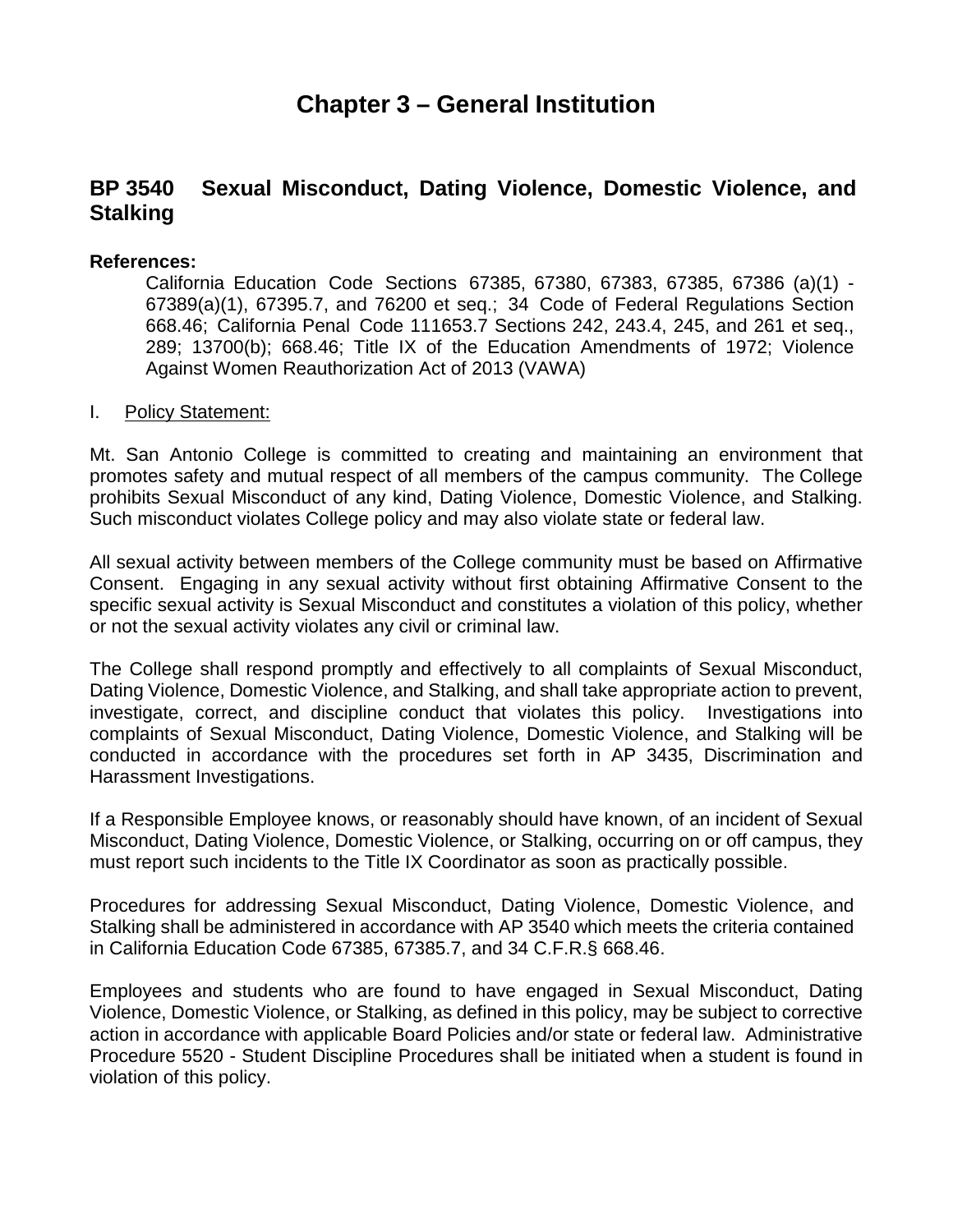### II. Policy Definitions:

A. Affirmative Consent<sup>1</sup> - consensual sexual activity requires an ongoing Affirmative Consent for the act in which the participants are involved. More specifically, Affirmative Consent means an expressed, affirmative, conscious, mutual, and voluntary agreement to engage in sexual activity. It is the responsibility of each person involved in the sexual activity to ensure that each person has the Affirmative Consent of the other, or others, to engage the sexual activity.

Lack of protest or resistance does not mean Affirmative Consent, nor does silence mean consent. There is no Affirmative Consent when there is force, expressed or implied, or when coercion, intimidation, threats, or duress is used to obtain Affirmative Consent. Affirmative Consent must be ongoing throughout a sexual activity and can be revoked at any time.

The existence of a dating relationship between the persons involved, or the fact of past sexual relations between them, should never, by itself, be assumed to be an indicator of Affirmative Consent.

If a person is mentally or physically incapacitated or impaired so that such person cannot understand the fact, nature, or extent of the sexual situation, there is no Affirmative Consent; this includes impairment or incapacitation due to alcohol or drug consumption or being asleep or unconscious. A person with a medical or mental disability may also lack the capacity to give Affirmative Consent.

Sexual activity with a minor (under 18 years old) is never consensual because a minor is considered incapable of giving legal consent due to age.

- B. Complainant any person who files a complaint or any person who is reported to have experienced a violation of this policy in cases where some other person has made a report on that person's behalf.
- C. Dating Violence[2](#page-1-1)  intentionally or recklessly causing or attempting to cause bodily injury, or placing another person in reasonable apprehension of imminent serious bodily injury to himself or herself or another, or a felony or misdemeanor crime of violence committed by a person who is or has been in a social relationship of a romantic or intimate nature with the victim is Dating Violence. The existence of such a relationship shall be determined based on a consideration of the following factors:
	- 1. The length of the relationship;
	- 2. The type of relationship; and/or
	- 3. The frequency of interaction between the persons involved in the relationship.

<span id="page-1-0"></span><sup>&</sup>lt;sup>1</sup> See Cal Ed Code § 67386 (A)(1).

<span id="page-1-1"></span><sup>2</sup> See 34 C.F.R.§ 668.46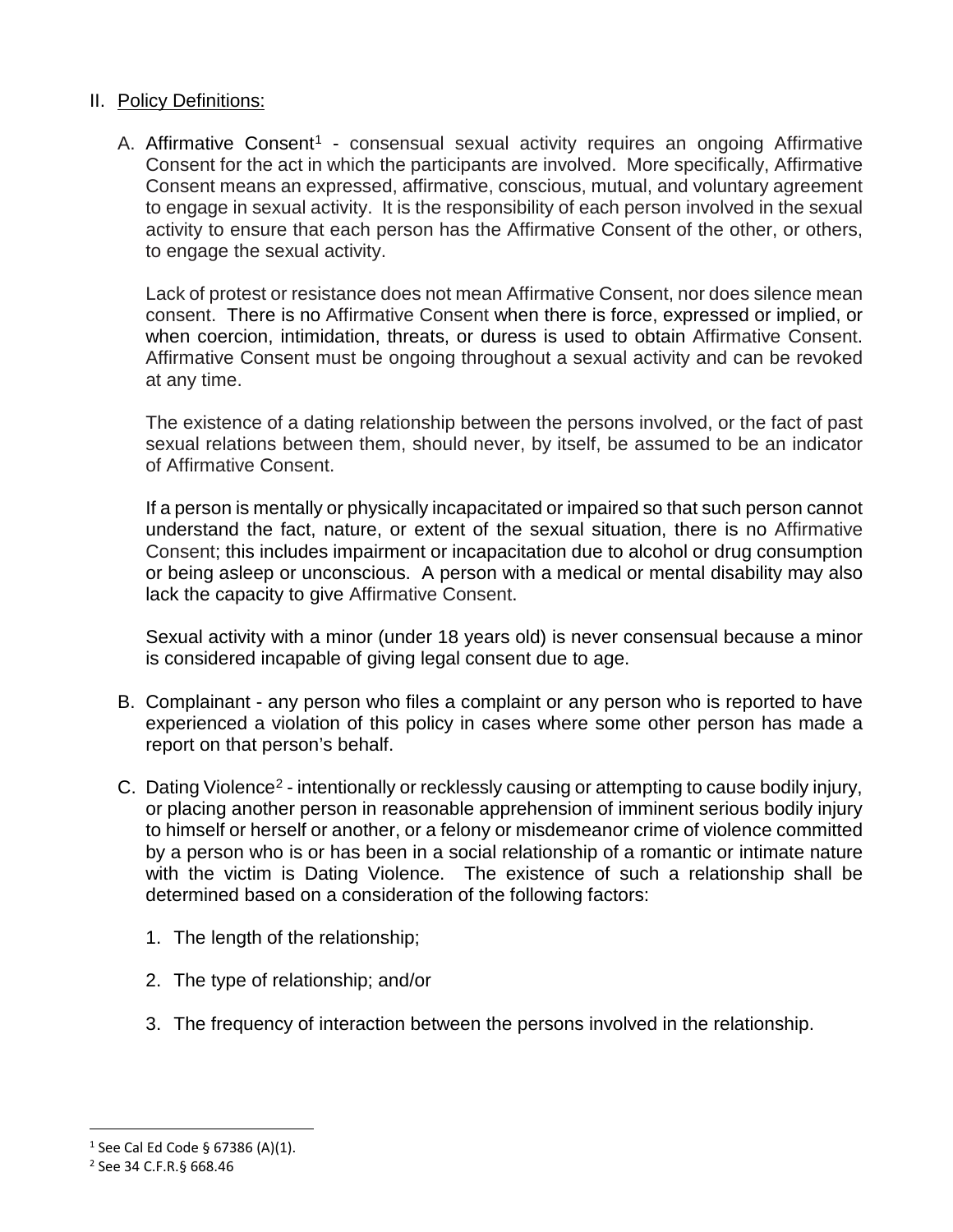- D. Domestic Violence<sup>3</sup> intentionally or recklessly causing or attempting to cause bodily injury, or placing another person in reasonable apprehension of imminent serious bodily injury to himself or herself or another, or a felony or misdemeanor crime of violence, committed:
	- 1. By a current or former spouse or intimate partner of the victim;
	- 2. By a person with whom the victim shares a child in common;
	- 3. By a person who is cohabitating with or has cohabitated with the victim as a spouse or intimate partner;
	- 4. By a person similarly situated to a spouse of the victim under the domestic or family violence laws of the jurisdiction in which the crime of violence occurred; or
	- 5. By any other person against an adult or youth victim who is protected from that person's acts under the domestic or family violence laws of the jurisdiction in which the crime of violence occurred.
- E. Preponderance of the Evidence<sup>4</sup> the standard of evidence applied to investigations of allegations of Sexual Misconduct, Dating Violence, Domestic Violence, and Stalking. Preponderance of the Evidence means the greater weight of the evidence. In applying this standard, the investigator will consider whether the evidence on one side outweighs, preponderates over, or is more than, the evidence on the other side.
- F. Respondent an employee, student, or third party who is alleged to have violated this policy.
- G. Responsible Employee<sup>5</sup> a designated employee who has the authority to take action to redress sexual misconduct, dating violence, domestic violence, or stalking; who has been given the duty of reporting incidents of sexual violence or any other misconduct by students to the Title IX Coordinator or other appropriate school designee; or whom an individual could reasonably believe has this authority or duty. At the College, that includes:
	- 1. Classified Managers;
	- 2. Educational Administrators;
	- 3. Department Chair-persons;
	- 4. Campus Safety employees;
	- 5. Student Services employees, including: Counselors, Education Advisors, Transfer Specialists, Program Coordinators, Program/Project Coordinators, Program

<span id="page-2-0"></span><sup>3</sup> See 34 C.F.R.§ 668.46 & See Cal. Penal Code § 13700

<span id="page-2-1"></span> $4$  See Cal. Ed. Code § 67386 (a)(3).

<span id="page-2-2"></span><sup>5</sup> See 2001 *Revised Sexual Harassment Guidance*, Office of Civil Rights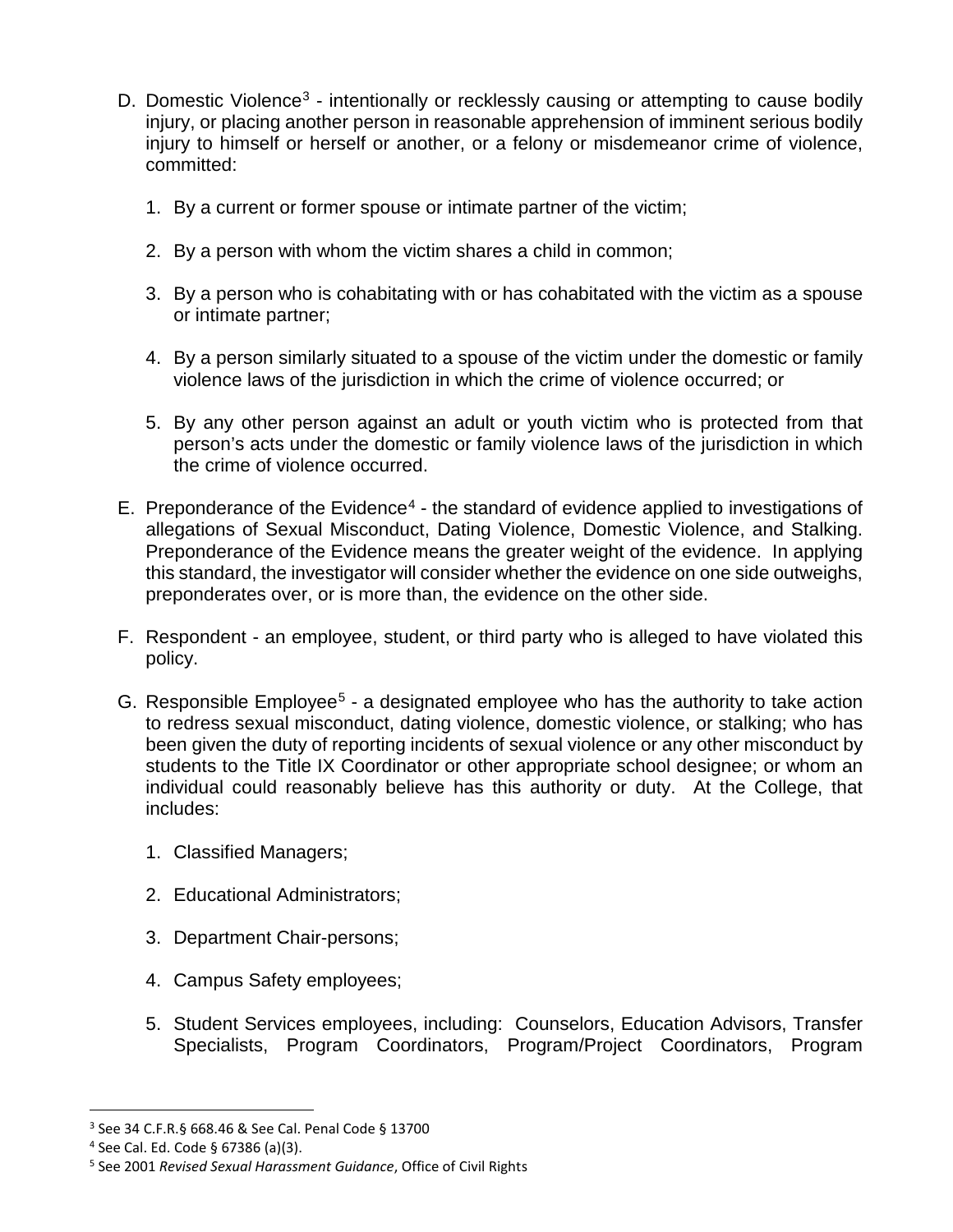Specialists, Outreach Specialists, Interpreters, Peer Advisors, Ambassadors, Mentors, Tutors, and Student Life employees;

- 6. Human Resources employees;
- 7. Kinesiology, Athletics, and Dance employees; and
- 8. Any employee while serving as an advisor to student organizations while traveling with students for educational or extracurricular purposes, except those without a duty to report as described in AP 3540.
- H. Sexual Misconduct Sexual Misconduct is defined as engaging in any sexual activity without first obtaining Affirmative Consent to the specific sexual activity. Sexual activity includes, but is not limited to, kissing, touching intimate body parts, fondling, intercourse, penetration of any intimate body part, and oral sex. It also includes any unwelcome physical sexual acts such as unwelcomed sexual touching, Sexual Assault, Sexual Battery, Rape, and Incest.

Sexual Misconduct may include using physical force, violence, threat, or intimidation; ignoring the objections of the other person; causing the other person's intoxication or incapacitation through the use of drugs or alcohol; or taking advantage of the other person's incapacitation (including voluntary intoxication) to engage in sexual activity. Sexual activity with a minor is never consensual when the Complainant is under 18 years old because the minor is considered incapable of giving legal consent due to age. Incest is also a form of Sexual Misconduct.

- 1. Incest $6$  sexual intercourse between persons who are related to each other within the degrees wherein marriage is prohibited by law.
- 2. Sexual Assault<sup>[7](#page-3-1)</sup> a form of Sexual Misconduct and is actual or attempted sexual contact with another person without that person's Affirmative Consent. Sexual Assault includes, but is not limited to, Sexual Battery, Rape, or an unlawful attempt, coupled with a present ability, to commit a violent injury on the person of another because of that person's gender or sex.
- 3. Sexual Battery<sup>8</sup> a form of Sexual Misconduct and is intentional touching of another person's body in a sexual nature without that person's Affirmative Consent; other intentional sexual contact with another person without that person's Affirmative Consent for the purpose of sexual arousal, sexual gratification, or sexual abuse; or coercing, forcing, or attempting to coerce or force a person to touch another person's intimate parts without that person's consent.
- 4. Sexual Exploitation<sup>[9](#page-3-3)</sup> a form of Sexual Misconduct and is defined as a person taking sexual advantage of another person for the benefit of anyone other than that person without that person's consent, regardless of the victim's affiliation with the College, including, but not limited to, any of the following:

<span id="page-3-0"></span><sup>6</sup> See 34 C.F.R.§ 668.46

<span id="page-3-1"></span><sup>7</sup> See Cal. Ed. Code 76033 & Cal. Penal Code §240

<span id="page-3-2"></span><sup>8</sup> See Cal. Ed. Code 76033 & Cal. Penal Code §243.4

<span id="page-3-3"></span><sup>9</sup> See Cal. Ed. Code 76033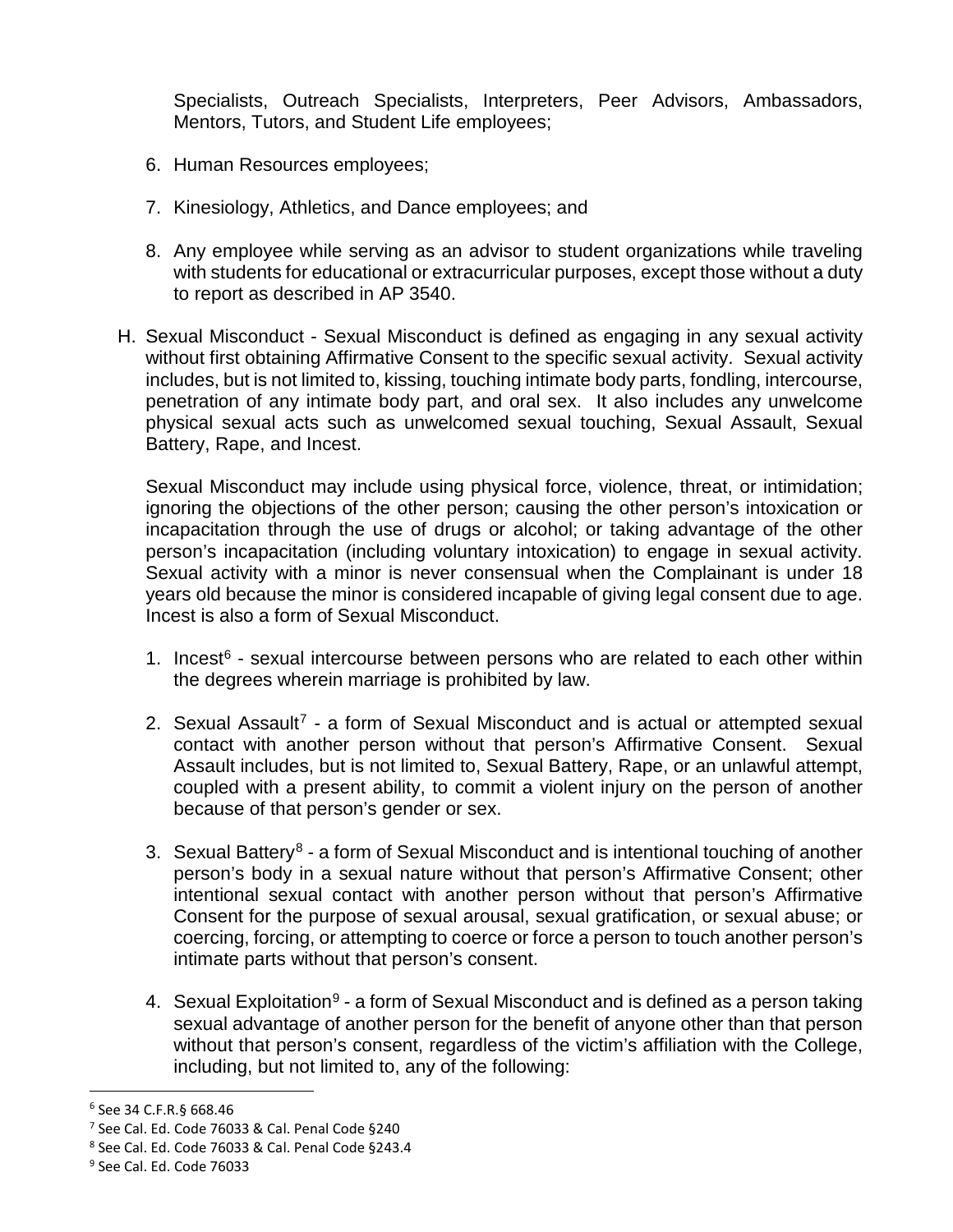- a. Prostituting another person.
- b. Recording images, including video, photograph, or audio of another person's sexual activity, intimate body parts, or nakedness without that person's consent.
- c. Distributing images, including video, photograph, or audio of another person's sexual activity, intimate body parts, or nakedness, if the individual distributing the images or audio knows or should have known that the person depicted in the images or audio did not consent to the disclosure and objected to the disclosure.
- d. Viewing another person's sexual activity, intimate body parts, or nakedness in a place where that person would have a reasonable expectation of privacy, without that person's consent, and for the purpose of arousing or gratifying sexual desire.
- 5. Rape<sup>10</sup> a form of Sexual Misconduct and is non-consensual sexual intercourse, which is penetration, no matter how slight, of the vagina or anus of a person by any body part of another person, or by an object, or the mouth of a person, or by a sex organ of another person, without the other person's Affirmative Consent. Rape may also involve the use of threat of force, violence, coercion, or immediate and unlawful bodily injury or threats of future retaliation and duress. Sexual acts including intercourse are considered non-consensual when a person does not give Affirmative Consent; is incapable of giving Affirmative Consent because the person is incapacitated from sleep, alcohol, and/or drugs; is under 18 years old; or if a mental disorder or developmental or physical disability renders a person incapable of giving Affirmative Consent.
- I. Stalking<sup>11</sup> a Course of Conduct directed at a specific person that would cause a Reasonable Person to fear for the safety of self or others' safety or to suffer Substantial Emotional Distress. For purposes of this definition:
	- 1. Course of Conduct two or more acts, including, but not limited to, acts in which the stalker directly, indirectly, or through third parties, by any action, method, device, or means, follows, monitors, observes, surveils, threatens, or communicates to or about a person or interferes with a person's property;
	- 2. Reasonable Person a reasonable person under similar circumstances and with the same Protected Category as the Complainant; and
	- 3. Substantial Emotional Distress significant mental suffering or anguish that may, but does not necessarily require medical or other professional treatment or counseling.

Approved: April 28, 2004 Revised: April 26, 2006 Revised: November 15, 2006 Reviewed: May 14, 2013

<span id="page-4-0"></span><sup>10</sup> See Cal. Ed. Code 76033 & See Cal. Penal Code §§ 261-263

<span id="page-4-1"></span><sup>11</sup> See 34 C.F.R.§ 668.46 & See Cal. Penal Code § 646.9